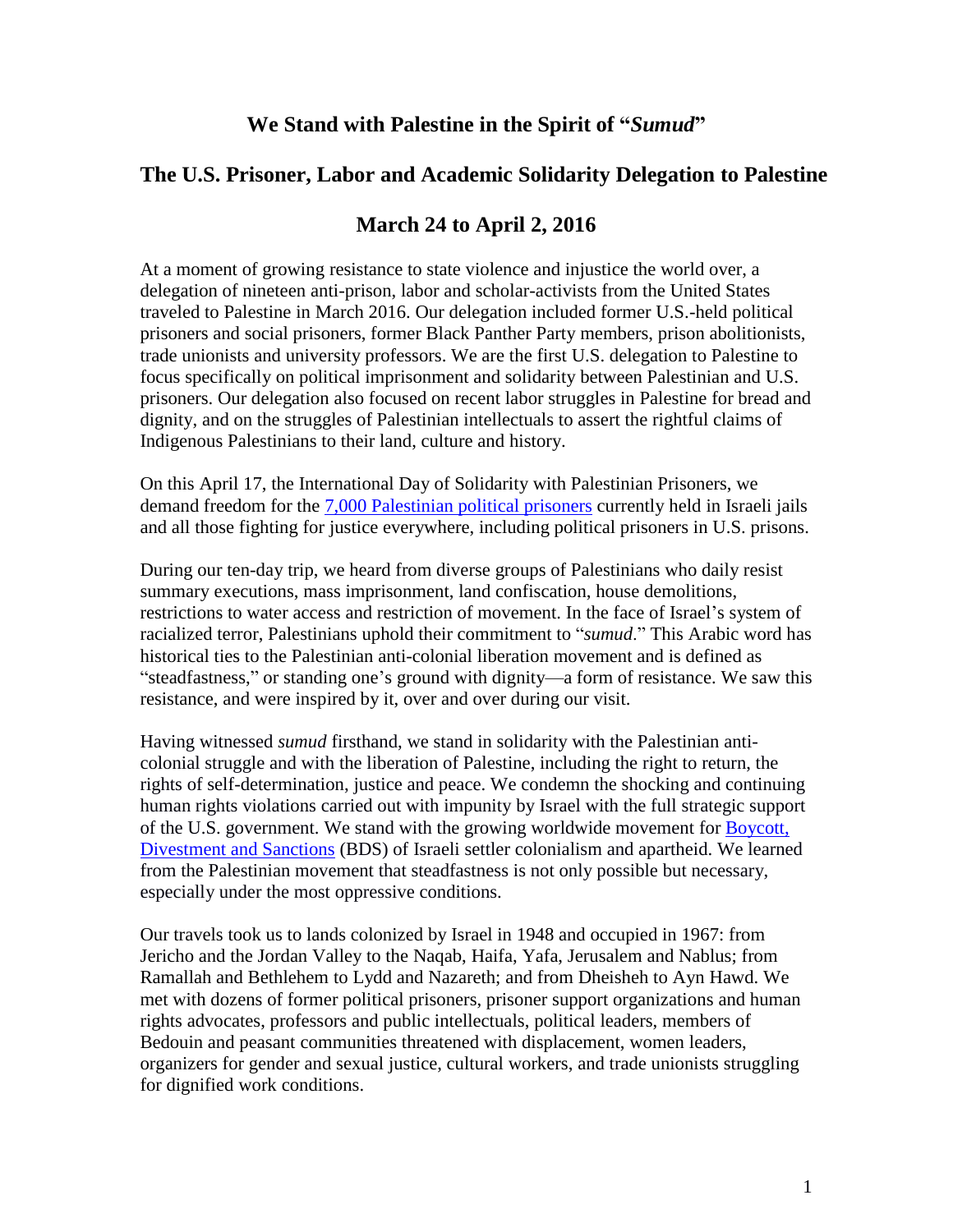Our hosts insisted that we examine the harrowing conditions of Palestinian life not just in the context of the Israeli military occupation of the West Bank and Gaza since 1967, but as the consequence of the Zionist invasion and seizure of 1948. The 1948 Nakba, or "catastrophe," displaced 85% of Palestinians from their lands to the West Bank, Gaza and nearby Arab countries of Jordan, Syria and Lebanon. Subjected to Israeli military rule from 1948 to 1966, Palestinians who remained were internally displaced in their own country, confined to its poorest regions, forbidden from moving freely, stripped of land rights and subjected to a brutal system of racial apartheid.

Palestinian residents in territories colonized by Israel in 1948 continue to live with many of the same forms of state terrorism that are commonly associated with the military occupation of the 1967 Palestinian territories—an Orwellian system of laws and regulations including racialized arrest, segregation, settler violence, land confiscation, forced relocation, home demolitions and civil rights violations of all kinds. We witnessed the wholesale project of Zionist *colonization*—the greatest threat to the life, security and human rights of the Palestinian people.

The aim of the Zionist project was—and remains—the creation of an exclusively Jewish state through the violent displacement of Palestinians and their replacement by Jewish immigrants. After 1948, Jews who had been a numeric minority became the majority through the calculated process of massacres, forced expulsion, Jewish immigration from Europe and land confiscations by Zionist settlers. For these reasons, Palestinians we spoke to insisted on framing the roots of current-day problems in the historical context of Israel's settler-colonial apartheid regime.

Time and again, Palestinians made clear the distinction between Zionism as a racist and colonial movement and Jewish people. They emphasized that a free Palestine will be a land of religious pluralism and respect of diverse spiritualities, according to the Palestinian National Charter of 1969 and the 1988 Palestinian Declaration of Independence. Palestinians also stressed that historically and contemporarily there has not been a homogenous stand of Jews on Israel or Zionism. In fact, the intensification of Israeli violence and racism is leading a growing number of Holocaust survivors as well as younger Jews to invoke "never again *for anyone*" and "not in my name" to dissociate themselves from the Zionist state and its racist and genocidal policies.

As strongly as we were compelled to examine the shameful and brutal history of Zionist colonialism in Palestine and the harrowing conditions of Palestinian life, we were in turn compelled to learn about the continuous resistance of the Palestinian people. Time and again, people expressed their commitment to ensuring that Palestine will be free.

#### **Israel: A Colonial Carceral State**

Aware that Israel is the only country in the world that [prosecutes](http://www.dci-palestine.org/issues_military_detention) children in military [courts,](http://www.dci-palestine.org/issues_military_detention) our delegation observed the proceedings of three Israeli military tribunals against Palestinian youth. We witnessed a 16-year-old Palestinian boy tried as an adult and accused of running an Israeli over in a vehicle. The boy faced two life sentences in an Israeli adult prison, and was being tried with evidence presented in the form of a video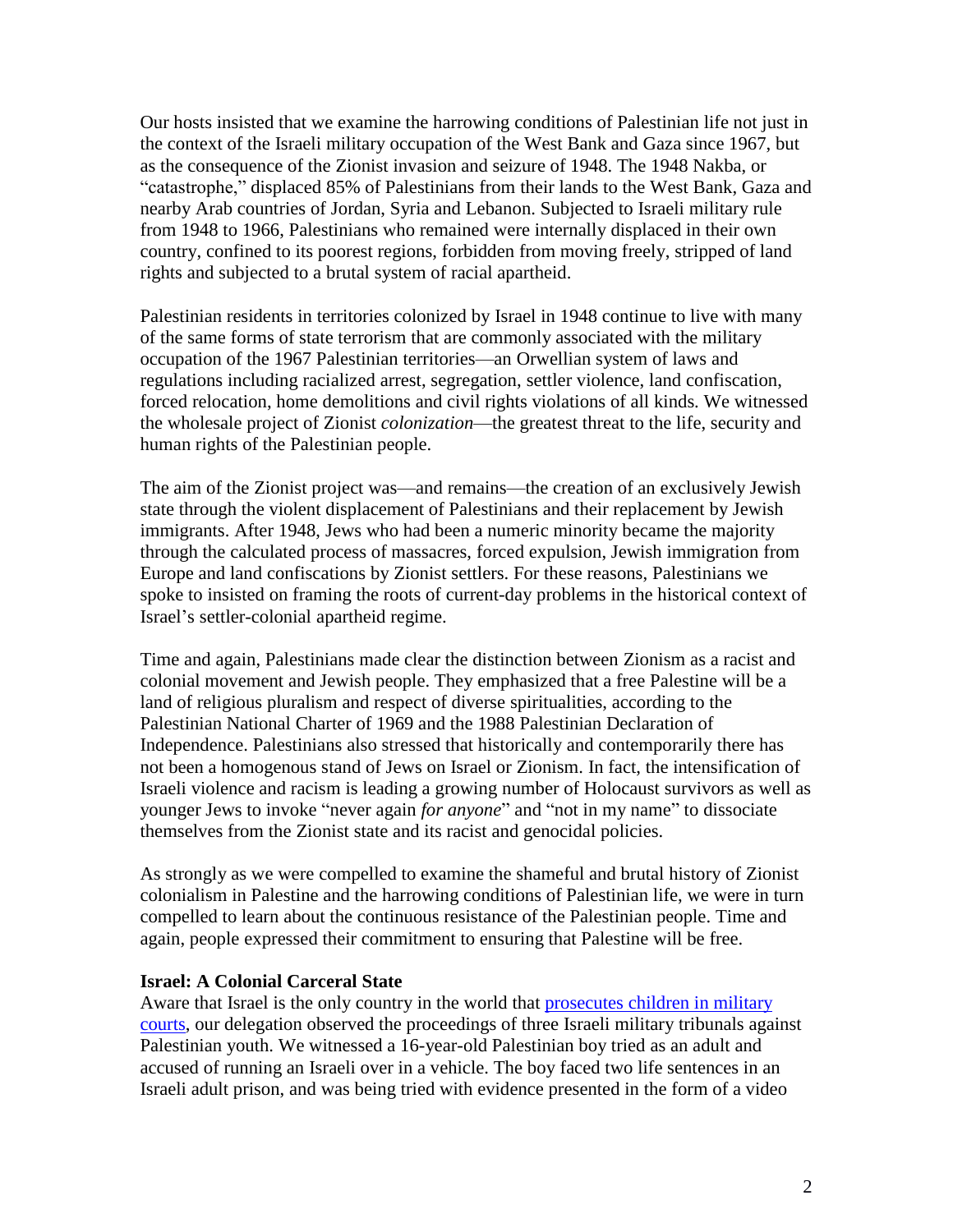reenactment, constructed from the prosecution's theory of the act and with details likely coerced through torture, a routine practice of Israeli military prison administrators. [More](http://www.maannews.com/Content.aspx?id=440537) than 99 percent of all cases tried in the military courts end in [conviction.](http://www.maannews.com/Content.aspx?id=440537)

Legalized since 1987 by the Israeli Supreme Court as "moderate physical pressure," Israeli torture tactics can include lengthy interrogation sessions, beatings, the tying of prisoners in "stress positions," sleep deprivation, and psychological abuse such as threats to harm or kill prisoners' family members. Former prisoners with whom we met recounted mock execution, torture lasting up to three months, subsequent sexual abuse, medical neglect and solitary confinement

The case of child prisoners is particularly harrowing. Human rights lawyers with whom we spoke shared the findings of international reports on the treatment by Israeli courts of Palestinian children, compared to the treatment of Israeli children. Israel's racist double standard exempts Israeli children from prosecution as adults until the age of 18, while Palestinian [children](http://www.addameer.org/the_prisoners/children) as young as 12 are tried as adults. Often charged with stone throwing, Palestinian children are subjected to lengthy sentences in adult prisons. Legal aid organizations Addameer and Defense for Children International (DCI) informed us that children are often taken from their families in the middle of the night, then handcuffed and blindfolded during their transport to torture sites, where they are denied legal representation or access to their parents for months. A former political prisoner told us that his own experience of torture behind bars was amplified when he heard, in a nearby cell, the voice of a child crying out for his mother.

For Palestinians of any age, the price of resisting the colonial apartheid order is often death. Between October 2015 and March 2016, approximately 200 Palestinians, including 41 children, have been [extra-judicially](http://www.dci-palestine.org/forty_one_palestinian_children_killed_as_period_of_violence_enters_sixth_month) murdered at the hands of Israeli military forces. We met Palestinian parents whose homes were demolished and who were levied heavy fines for their children's alleged actions. In blatant violation of international law and human decency, the Israeli military has refused to release their children's bodies, which they continue to hold in a state of suspension—literally frozen—for over 6 months.

A Palestinian adult we met in the old city of Hebron witnessed and [video-recorded,](https://www.amnesty.org/en/press-releases/2016/03/israel-suspected-extrajudicial-execution-of-palestinian-caught-on-video/) in late March, the [execution,](https://www.amnesty.org/en/press-releases/2016/03/israel-suspected-extrajudicial-execution-of-palestinian-caught-on-video/) by an Israeli military officer, of a wounded and incapacitated youth. This witness was [subsequently](http://www.al-monitor.com/pulse/originals/2016/04/btselem-cameraman-palestinian-hebron-idf-shooting-settlers.html) harassed by settlers and investigated by the Israeli [military](http://www.al-monitor.com/pulse/originals/2016/04/btselem-cameraman-palestinian-hebron-idf-shooting-settlers.html) while we were still in Palestine, a chilling reminder of the [repeated](http://www.democracynow.org/2016/1/12/why_is_ramsey_orta_man_who) arrests in the United States of [Ramsey](http://www.democracynow.org/2016/1/12/why_is_ramsey_orta_man_who) Orta after he recorded the 2014 strangulation of Eric Garner at the hands of the police in Staten Island, New York.

Our visit to Palestine made clear that incarceration is a central feature of the ongoing Zionist settler-colonial project. In meetings with former prisoners and legal aid organizations including Adalah, Addameer and the Arab Association for Human Rights, we learned that Palestinians face one of the highest per capita [incarceration](https://www.prisonlegalnews.org/news/2004/feb/15/palestinian-child-political-prisoners-detained-by-israel/) rates in the world: one in [five](http://www.addameer.org/advocacy/briefings_papers/general-briefing-palestinian-political-prisoners-israeli-prisons) Palestinians has been imprisoned at some point in his or her life, including 40 [percent](http://www.addameer.org/advocacy/briefings_papers/general-briefing-palestinian-political-prisoners-israeli-prisons) of the Palestinian male population. Since 1967, Israel has imprisoned approximately 800,000 [Palestinian](http://www.addameer.org/advocacy/briefings_papers/general-briefing-palestinian-political-prisoners-israeli-prisons) political prisoners.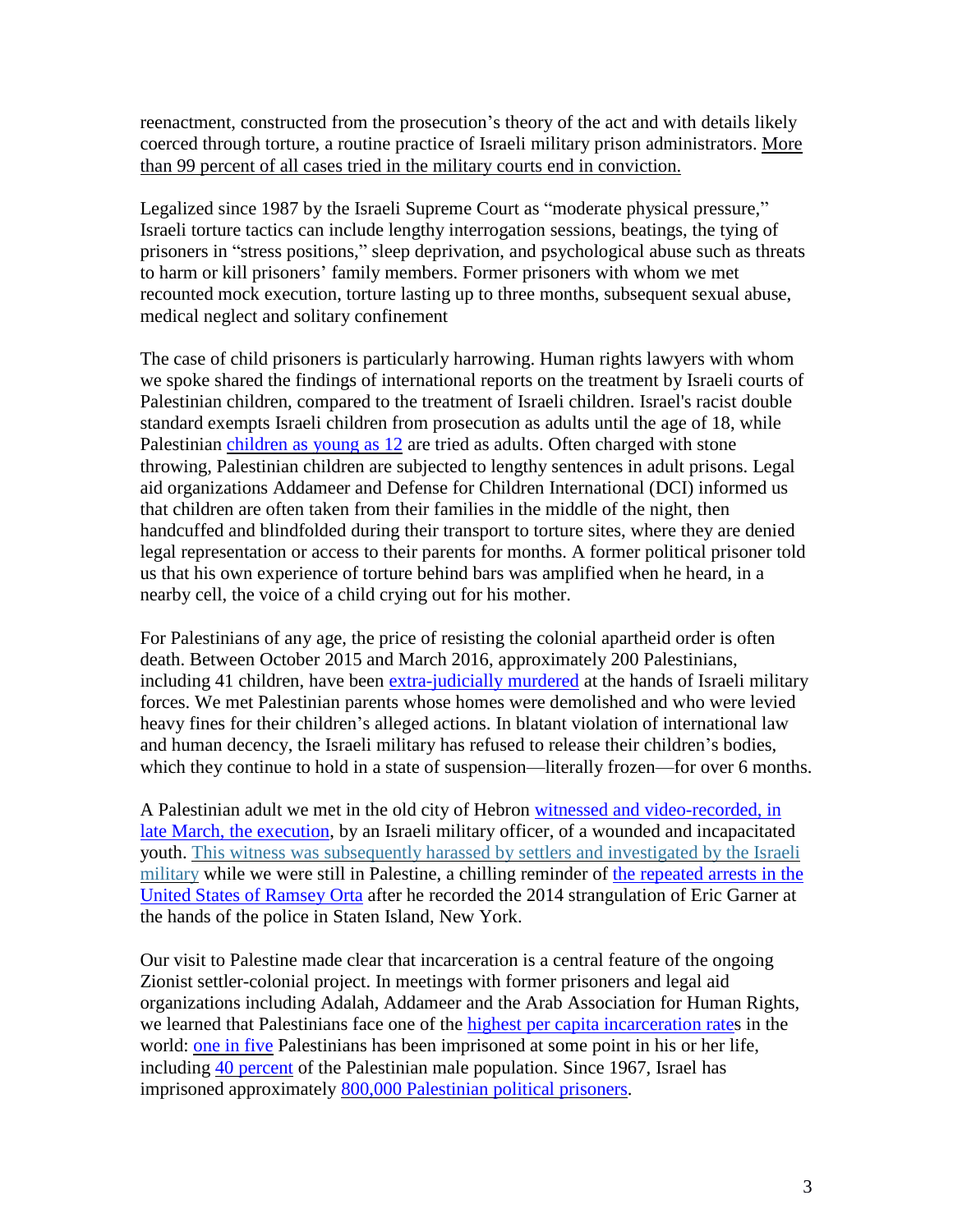As in the United States, incarceration imposes collective punishment on communities. The families of the incarcerated in Palestine are forced to travel long journeys of up to 15 hours to visit their loved ones. At the prisons, visitors are routinely subjected to humiliating, full-body searches and sexual harassment by Israeli prison guards, a humiliation that has led some women to discontinue their visits. Once inside, relatives are allowed only a 30- to 45-minute visit: no contact, separated from the prisoner by Plexiglas walls.

In the face of repression, Palestinian prisoners have successfully employed [hunger](https://electronicintifada.net/tags/hunger-strike) strikes to improve prison conditions and win the release of prisoners, including those held under administrative detention–prisoners held without charges, trial, or conviction.

Inspired by the Palestinian people's respect for their political prisoners and fallen martyrs—reflected in images on public walls, in moments of silence, in daily conversations—our delegation is even more committed to making known the existence of dozens of U.S. political prisoners. Many U.S. political prisoners were given draconian sentences for their political activism in the anti-imperialist struggles and liberation movements of racially oppressed groups during the 1960s and 1970s. Dispensing with them as "criminals," the U.S. government refuses to acknowledge the political nature of their incarceration.

Our delegation builds on the long history of solidarity between anti-colonial and antiimperialist movements in the United States and Palestine, expressed most recently in 2013 when thousands of prisoners in Pelican Bay, [Guantanamo](https://www.facebook.com/events/155689014612698/) and Palestine, all on hunger strike at the time, issued solidarity statements with one another. The presence and the histories of two former Black Panther Party members on our delegation served as a constant reminder of the years of solidarity between the Black liberation movement and Palestine.

#### **Colonial Violence and Indigenous Resistance**

Israel, which presents itself to the world as a nation of laws, views civil society organizers who bring attention to its crimes as a threat. We were reminded during our visit to the offices of DCI that one of the [organization's](https://electronicintifada.net/blogs/nora-barrows-friedman/human-rights-defender-among-three-palestinians-killed-live-fire-west) lead coordinators was shot and [killed,](https://electronicintifada.net/blogs/nora-barrows-friedman/human-rights-defender-among-three-palestinians-killed-live-fire-west) execution-style, by an Israeli military sniper, as he observed a Palestinian protest against the 2014 Israeli assault on Gaza. We witnessed firsthand the escalating Israeli terror against the Palestinian people when we heard on the news—and discussed with the Boycott National Committee—the calls by Israeli Ministers for the "civic" [assassination](http://mondoweiss.net/2016/04/palestinian-reflections-on-israels-hysterical-attack-on-bds/) of BDS leaders. This is an escalation of state-sanctioned terror that includes the 2014 assault on Gaza; the burning alive of Palestinian youth Mohammad Abu Khdair at the hands of settlers; the burning alive of the Dawabsheh family in Duma Village by settlers; and the intensification of detentions, land confiscation, displacement and deportations. These conditions have driven Palestinian youth to take matters into their own hands and engage in acts of resistance, which many call a third intifada. Reacting to this resistance, Israel has used the uprisings as pretext for intensifying violence against Palestinian youth.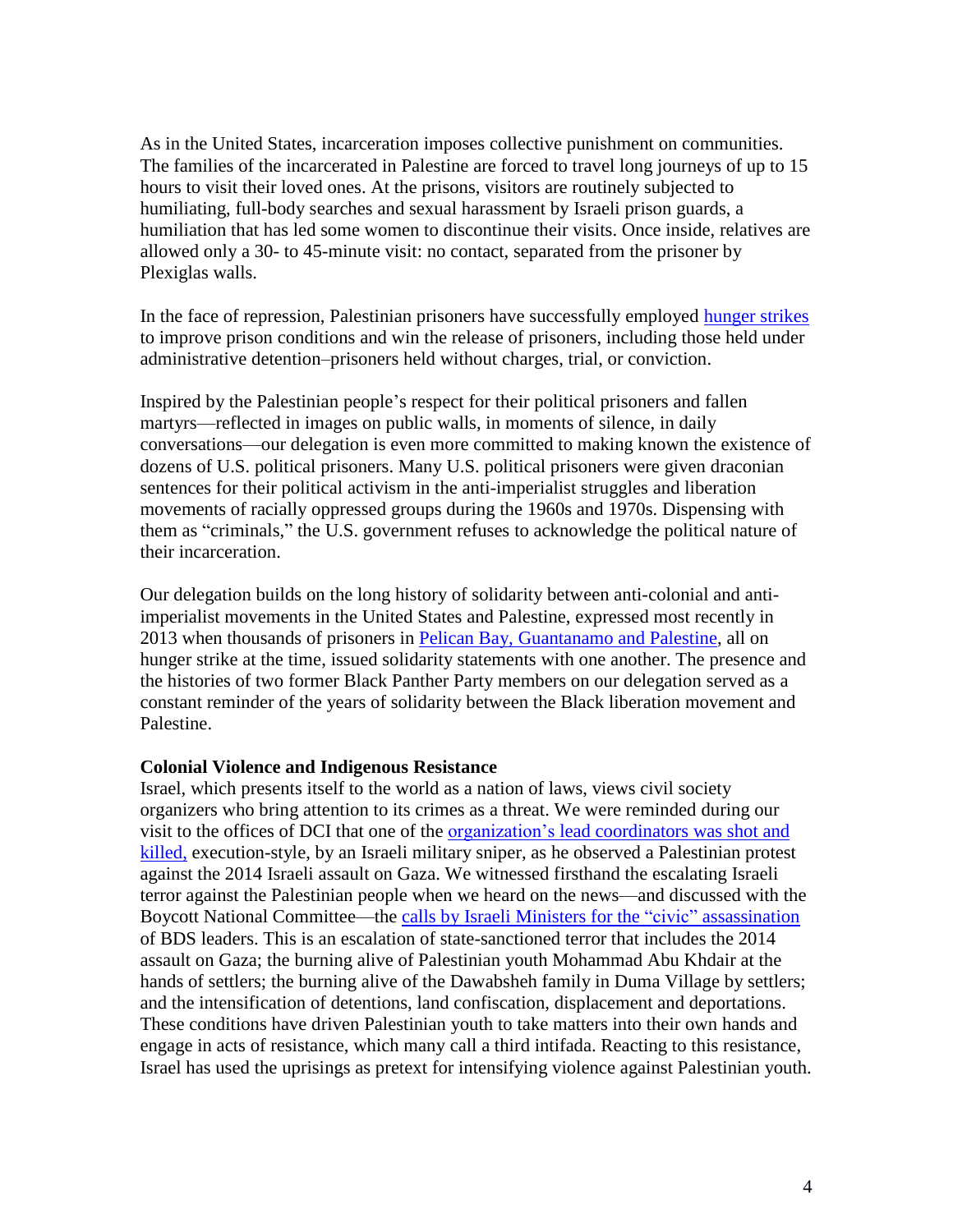During our visit, we heard the same message from a cross section of organized forces: that the 1993 Oslo Accords have 1) legitimized continued state violence and re-created a colonial structure—camouflaged as a model of Palestinian autonomy; and 2) weakened the Palestinian anti-colonial liberation movement. Twenty-three years after the failure of Oslo, social, cultural and grassroots organizations, as well as representatives of a wide array of Palestinian political parties, including those of the mass institutions of the Palestine Liberation Organization, emphasized the need to end political divisions in order to rebuild the movement to free Palestine.

While we focused primarily on the experiences of those held in official prisons, our visits to cities in lands taken by the Zionists in both 1967 and 1948 made clear that—as in the Gaza Strip, where nearly two million people are currently held under siege—much of post-Nakba Palestine is tantamount to an open-air prison. In cities like Jerusalem (Al-Quds), Lydd and Hebron (Al-Khalil), Palestinians encounter checkpoints, omnipresent surveillance, with watchtowers on virtually every corner, a wall choking off the daily life of Palestinians, racial apartheid and vulnerability to extrajudicial execution on a daily basis. The old city of Al-Khalil is the epitome of an open-air prison. How else can one describe a situation in which children must walk through barbed wire-lined streets with soldiers training machine guns on them from watchtowers—or in which the Indigenous residents of that city have been forced to erect mesh screens over their marketplace to protect themselves from the trash, urine and feces that Zionist settlers throw at them from the windows of their stolen apartments above? We were equally mortified to see that a section of the Israeli apartheid wall has literally cut this historic Palestinian neighborhood in half. Consequently, family members in Al-Khalil are now unable to see one another without going through a military checkpoint. Severe travel restrictions and street closures have turned the formerly vibrant marketplace into a ghost town, as people are unable to travel to the market or even have access to their own homes.

## **Poverty, Economy and Palestinian Workers' Rights**

Settler colonialism in Palestine aims at the destruction of Palestinian life through a complex colonial network that includes refugee camps, the siege and blockade of Gaza, imprisonment and exile, and the caging of communities on all sides by the "Israeli West Bank barrier"—more realistically, the [apartheid](http://www.stopthewall.org/the-wall) wall—that snakes 280 miles through the occupied West Bank and confiscates Palestinian residential and agricultural lands in its path. This attempt at destroying the social and economic fabric of the Indigenous population is the modus operandi of a Zionist state whose goal is to maintain a demographic Jewish majority.

The exploitation of Palestinian labor is part and parcel of the ongoing colonization project. Palestinian trade unionists detailed this exploitation to our delegation historically and contemporarily. They explained that the Histadrut—the Israeli labor federation that enjoys a fraternal relationship with the AFL-CIO—has been an integral part of the Zionist movement and the colonization of Palestine even before the creation of the state of Israel. The Histadrut exploits Palestinian workers in Israel by deducting a portion of their salaries for benefits they never receive.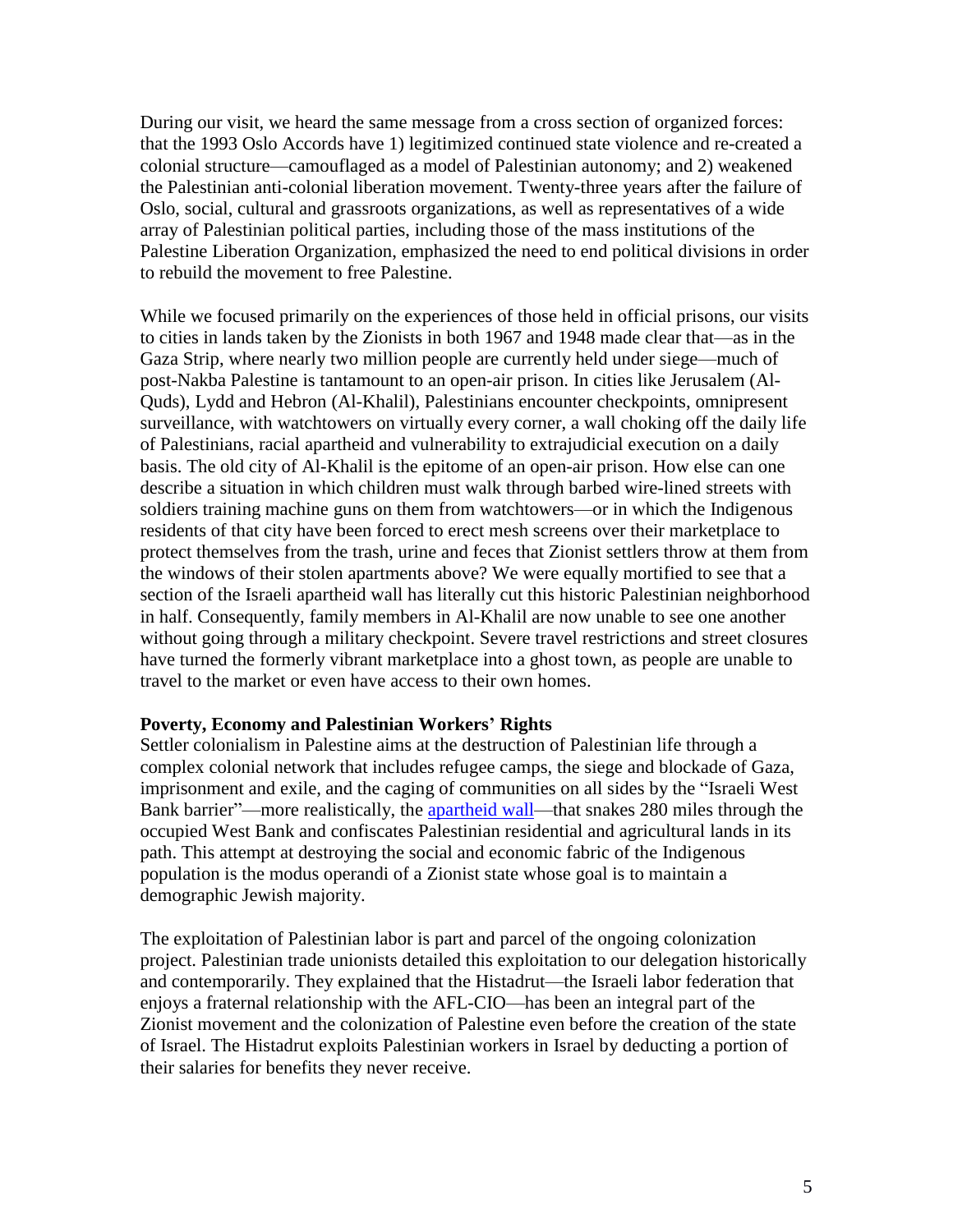Palestinian labor leaders also shared the findings of a draft report on the horrifying conditions of Palestinian women workers, including those who are employed in Israeli settlements on the West Bank and are subjected to long work hours, reduced pay, and sexual harassment at checkpoints. None of the Palestinian workers employed by Israeli businesses enjoy the protection of the Israeli labor federation or Israeli labor laws. Palestinian trade unionists called on us to wage a campaign among U.S. trade unionists to divest U.S. workers' pension funds from Israeli bonds.

Palestinian trade unionists also told us about the devastating socio-economic conditions that have been steadily worsening since the signing of the 1993 Oslo Accords. Oslo legislated and legitimized the increasing dependency of the Palestinian colonized economy on the Israeli colonizing power, and has threatened any potential for the emergence of an independent Palestinian economy. The continuing blockade of Gaza and the restrictions placed on Palestinian farmers and small industries have strangled the Palestinian economy and led to the degradation of living conditions, leading to alarming levels of poverty in the 1967 occupied Palestinian areas, as well as among Palestinians in the areas seized by Israel in 1948.

Palestinian labor organizers told us about the crisis in Palestinian refugee camps produced by cuts in the services of the United Nations Relief and Work Agency for Palestine Refugees (UNRWA). Cuts in UNRWA services in education and health, combined with institutionalized discrimination in healthcare, education and employment, have created shocking disparities. Life expectancy for Palestinians is, on average, 10 years lower than the Israeli rate; infant deaths are 18.8 compared to 3.7 per 1000 births; and the death of Palestinian mothers due to complications of pregnancy or labor is 28 per 100,000 births compared to 7 for Israelis. These conditions have led to widespread strikes by Palestinian employees who demand equitable pay scale and the restoration of health and education services.

Palestinian trade union leaders also expressed grave concerns over the diminishing conditions of public education in Palestinian Authority areas. They echoed the sentiments of Palestinian teachers, administrators and parents who protested the [worsening](http://mondoweiss.net/2016/03/pa-continues-crackdown-on-west-bank-teachers-strike-as-anger-with-anti-democratic-palestinian-leadership-spreads/) work conditions for [Palestinian](http://mondoweiss.net/2016/03/pa-continues-crackdown-on-west-bank-teachers-strike-as-anger-with-anti-democratic-palestinian-leadership-spreads/) teachers and insisted on joining local and national marches for a whole month, despite attempts by Palestinian security forces to suppress their rallies.

Trade union leaders also highlighted the apartheid conditions in Israel, where [schools](http://www.adalah.org/uploads/oldfiles/newsletter/eng/sep05/comi2.pdf) are [segregated.](http://www.adalah.org/uploads/oldfiles/newsletter/eng/sep05/comi2.pdf) The ratio of spending on education in these schools is 1:9, and Palestinian students living in Israel are forced to learn a curriculum that denies their own history and exalts the misleading history of the colonizers.

We join hands with our comrades in the Palestinian labor movement and salute the struggle of striking teachers, labor organizers and workers demanding economic justice, independence and national self-determination from colonial structures. We further pledge to campaign in the ranks of U.S. labor to divest from Israeli bonds and sever ties between the AFL-CIO and the Histadrut.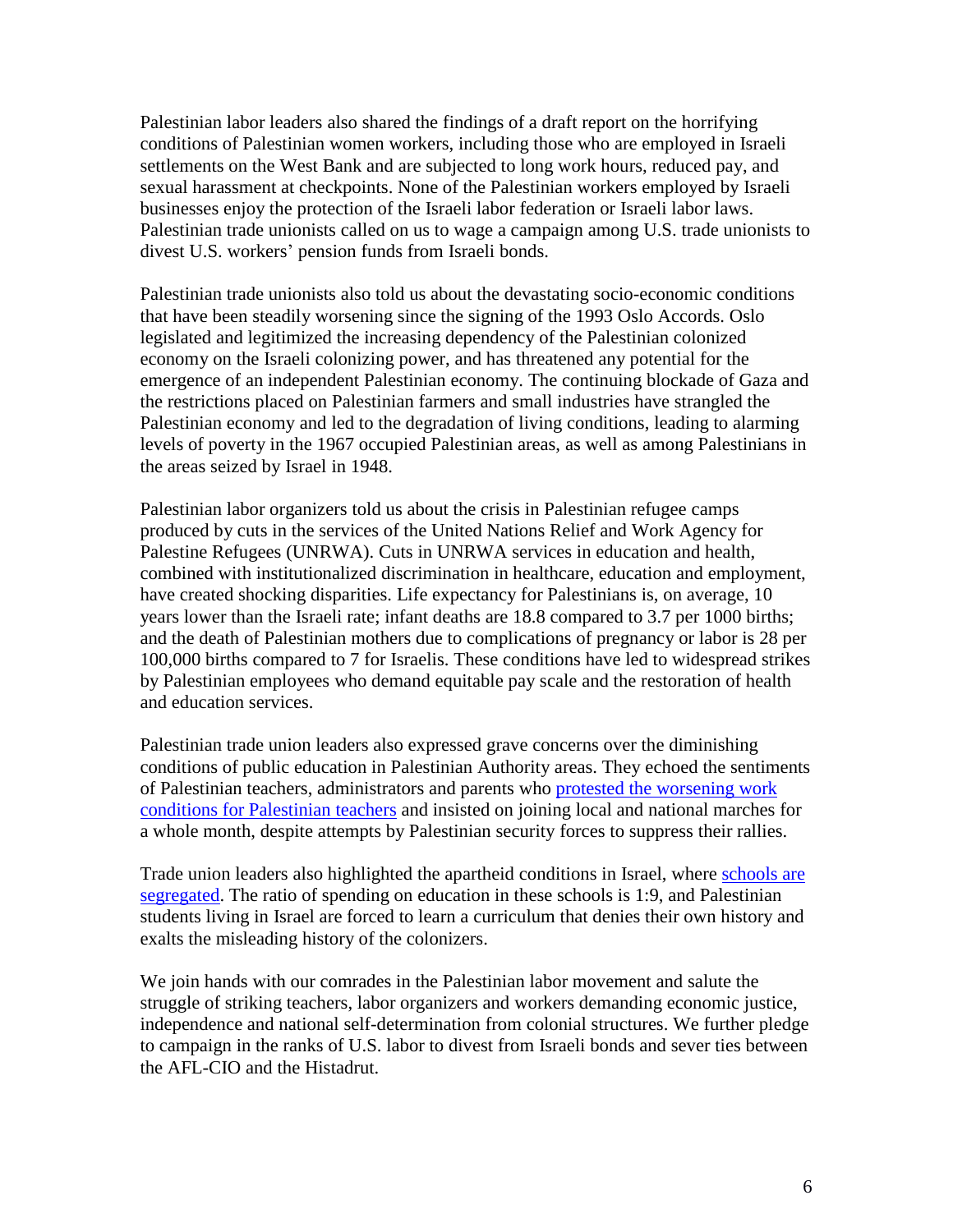## **Dispossession and Struggle for Land and Return**

A university professor with whom we met explained how the system of Zionist colonization is one of the most intensely territorialized systems of spatial control the world has seen. In 1948, Israel destroyed at least 531 [Palestinian](http://zochrot.org/en/site/nakbaMap) towns and villages, and within five years, established 370 new Jewish settlement towns, 95% of which were built on seized Palestinian land. The state of Israel now controls 93% of the land captured in 1948.

Today, eight million Palestinian refugees are forbidden from returning to their homeland. Those in the West Bank are subject to the ubiquitous system of checkpoints that severely restrict their ability to travel to work, school, mosques and churches, and to hospitals for medical treatment. Under the Absentee Property Law, Palestinians can lose their rights as homeowners for any number of reasons, including renovating or expanding their homes to accommodate a growing family. The Israeli state rarely grants Palestinians permission to build or expand homes, forcing them into "illegal" construction of houses, which are then subject to demolition orders.

In the village of Ayn Hawd, near Haifa, an elder explained how Israel confiscated the homes of the Palestinians and turned the village into a park and an artists' colony, replaced the mosque with a restaurant, and protected the settlement of Zionists living in stolen Palestinian homes. We saw how those settlers have repeatedly trashed and destroyed the old Palestinian cemetery. There, as elsewhere, we witnessed the central role of the Jewish National Fund (JNF) in the ongoing destruction of Palestine.

The sight of bulldozers on top of a hill signaled the looming destruction of the village of Um El Heran in the Al-Naqab desert, a territory colonized in 1948. Um El Heran is one of 46 "unrecognized villages" that do not exist on Israeli official government maps and are therefore denied electricity, water, roads, schools and all essential services extended by the state to nearby "recognized" Israeli towns of Jewish settlers. Throughout Palestine, we observed water tanks and solar panels fastened to rooftops to compensate for Israeli restriction of water and electricity, while the homes of Jewish settlers enjoy full statesponsored services including swimming pools.

## **Public Intellectuals and Anti-Colonial Cultures of Resistance**

Everywhere we went in Palestine we witnessed signs of a culture of resistance. Youth activists in the Naqab told us about their use of poetry to resist Zionist attempts to uproot them from their lands. In the 1948 urban areas of Yafa, Lydd, Haifa and Nazareth we heard about oral history projects to counter the systematic program of cultural and historical erasure deployed by Israel through the outright destruction of sites and signs of Palestinian life, their replacement with invented maps and road signs, and the elimination of the word "Palestinian" from school textbooks and curricula. We also heard from grassroots organizations and activists about campaigns to defy Israel's ban on the commemoration of the Nakba, about projects, that bring Palestinian children to the sites of their families' destroyed villages, and about others that use oral history to pass on the collective memories of a people who refuse to submit to a settler-colonial project aimed at negating their existence on their land.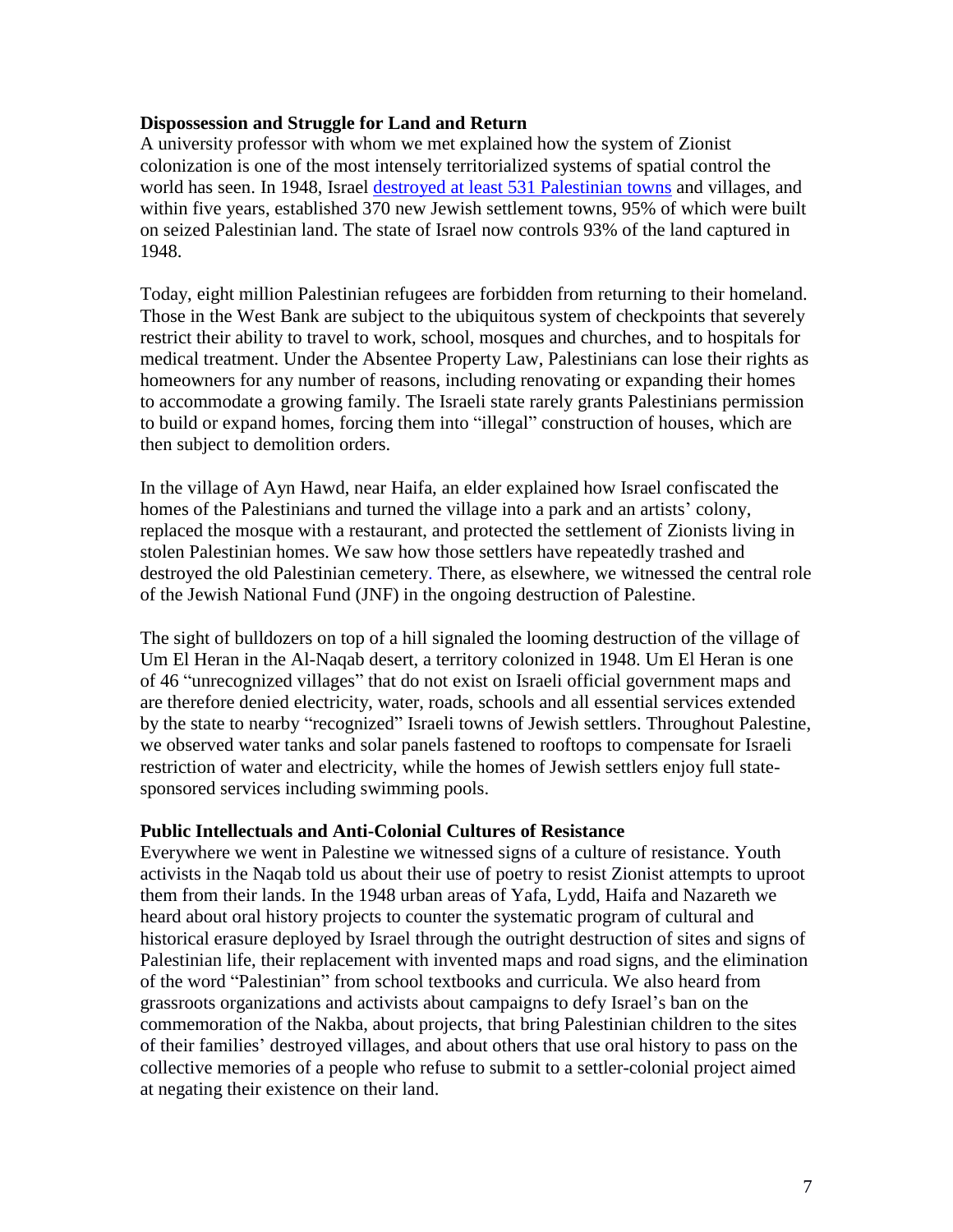We visited the Ibdaa Arts Center in the Dheisheh refugee camp and the Popular Arts Center in El Bireh and saw, painted on interior walls, murals that defied the Israeli occupation ban on resistance art on public walls. Palestinian cultural figures told us that Israel continues to shut down theater, dance and music performances that challenge its colonial rule. We learned that, in an attempt to end the wave of protests currently engulfing Palestine, the Israeli Prime Minister demanded that the Palestinian Authority prohibit taxi drivers from playing Palestinian music on their radios.

We participated in two conferences hosted by the **Institute for [Women's](http://www.birzeit.edu/news/7th-annual-%E2%80%98struggles-freedom%E2%80%99-conference-puts-palestine-international-context) Studies at Birzeit** [University](http://www.birzeit.edu/news/7th-annual-%E2%80%98struggles-freedom%E2%80%99-conference-puts-palestine-international-context) and the An-Najah National [University,](https://www.najah.edu/ar/community/community-news/2016/04/04/lnjh-tstdyf-wrsh-ml-b-nwn-hry-khlf-lqdbn-tjrb-tqly-wndly-mqrn-mn-flstyn-wlwlyt-lmthd-lmryky/) both co-sponsored with the [Arab](http://amed.sfsu.edu/) and Muslim Ethnicities and Diasporas Studies at San Francisco State [University.](http://amed.sfsu.edu/) We shared the platform with Palestinian academics who are engaged in the daily struggles of their people and who insisted on defining the academy as a site of struggle for the dignity of all Palestinians. We compared our respective analysis of the United States and Israel as settler-colonial regimes intent on destroying Indigenous life and the Third World movements that have arisen to challenge colonialism and imperialism.

Solidarity was forged as former political prisoners in Palestine and former US-held political prisoners in our delegation discussed parallel experiences. Palestinian audiences at both conferences were moved by the messages we brought with us in a collection of letters from currently incarcerated U.S. political prisoners—some of whom have already served 40 years and more—to their Palestinian sisters and brothers. Our colleagues at Birzeit University's Institute for Women's Studies translated the letters into Arabic. The solidarity was palpable during the final plenary of Birzeit's conference, when the phone rang and we heard the voice of U.S. political prisoner [Mumia](http://www.bringmumiahome.com/) Abu Jamal. Mumia was calling from State Correctional Institution Mahanoy in Pennsylvania to express solidarity with and love for the people of Palestine.

We learned that Palestinian universities offer free tuition to former Palestinian prisoners and that every graduation ceremony honors Palestinian students, faculty and staff martyred or imprisoned by Israel during the academic year. In contrast, Israel has banned access to education for Palestinian prisoners, even denying some the possession of a pencil and paper.

Speaking alongside members of both campus communities who were imprisoned by the Israeli colonial state, and witnessing how Palestinian universities honor those who sacrificed their lives for their people heightened our commitment to insist that our own academic institutions resist the neoliberal university, reclaim the mission of public education, and restore the gains for which earlier generations of students—including the Student Nonviolent Coordinating Committee; Black Student Unions; the Third World Liberation Front at San Francisco State University; Ocean Hill-Brownsville; the Open Admission Strike of 1969 at the City University of New York—fought. This struggle continues today on our campuses and community spaces. We also reject Israel's and the Zionist movement's attempts to employ McCarthyite tactics to intimidate, harass and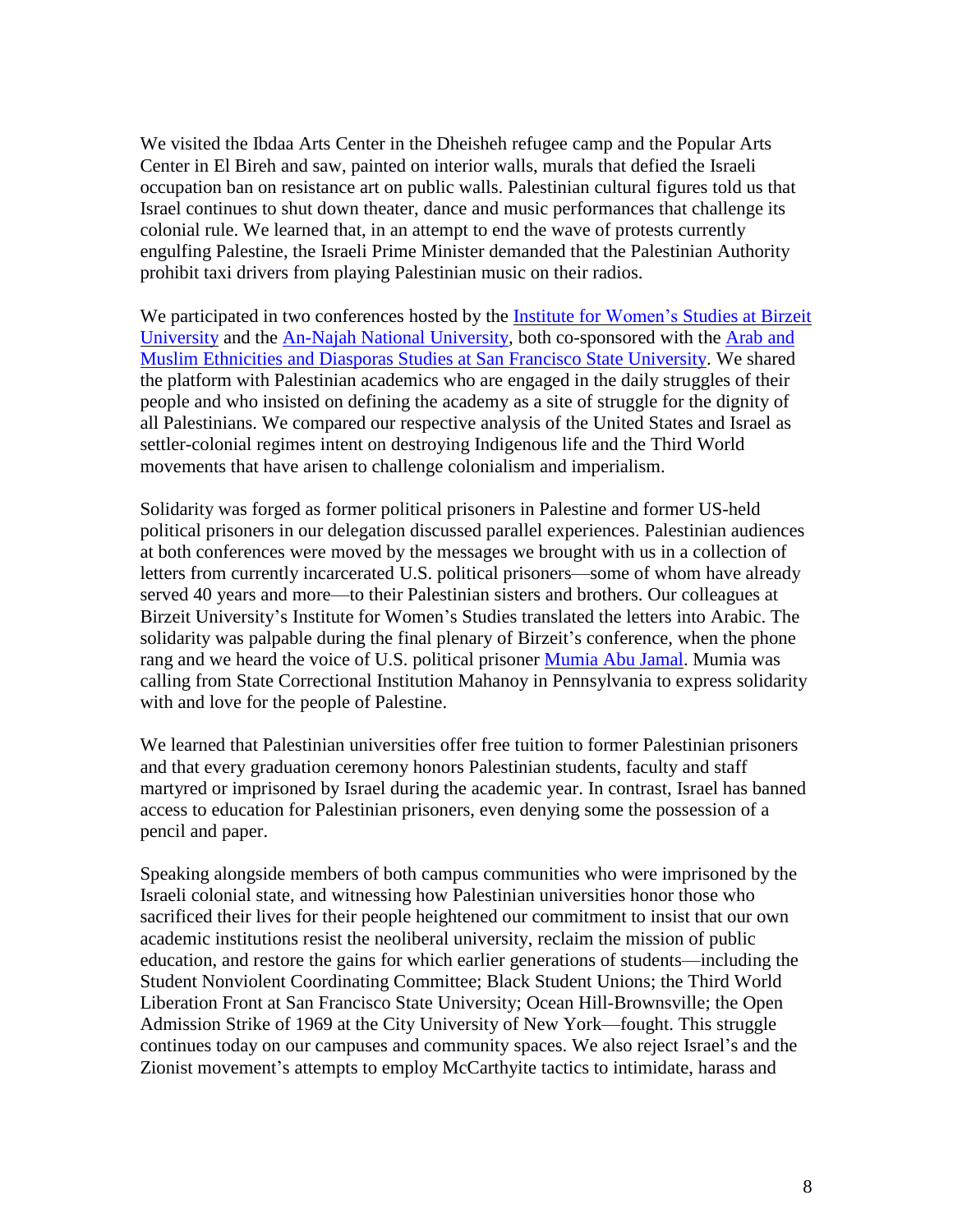silence advocates for justice in and outside Palestine, and activists and scholars who stand for justice on university campuses, public schools and in public life the world over.

## **Conclusion**

We were asked repeatedly to bring these Palestinian stories of dispossession and steadfast resistance back to the United States. Much of what we saw in Palestine called up images of life in the United States. Like Israel, the United States is a settler colony—built on the genocide and denial of Indigenous peoples' rights; the kidnapping and enslavement of Africans; the colonization of Mexico, Puerto Rico, the Philippines, Hawaii and Guam; the exclusion of Chinese people; the incarceration of Japanese people in concentration camps; and the rising vilification and criminalization of immigrants from Latin America and of Arabs, Muslims and Mediterranean and South and Central Asian people. Like Israel, the United States suppresses resistance using the cover of law. The United States continues to engage in imperialist wars and interventions in the Third World, while 2.3 million people are incarcerated in U.S. prisons, young Black, Latina/o, and Indigenous people are executed and targeted while educational institutions become increasingly privatized and corporatized. The 99% are getting more impoverished while the 1% is getting richer. Significantly, the United States funds Israel to the tune of \$4 billion annually and supports the distorted ideology of Zionism.

We therefore feel an urgent sense of responsibility to pressure the United States to stop funding Israeli crimes against humanity. We express our support for the struggle for a free Palestine as a central struggle in the worldwide movement against U.S. imperialism. We are committed to employing a variety of tactics in solidarity with Palestine, including Boycott, Divestment and Sanctions, and we condemn Israeli and Zionist attacks against advocates for justice for/in Palestine in our communities and on our campuses. We connect prisoner and labor movements across the borders; and apply the spirit of *sumud* to all our struggles for liberation within the United States.

- Support Palestinian people's just struggle for self-determination, return and sovereignty, and the struggle against settler colonialism in the United States, Israel and elsewhere
- Release Palestinian and all political prisoners, including those in the United States
- End all U.S. military and financial support of Israel
- Support Boycott, Divestment and Sanctions (BDS) of Israel
- Reject the new Israeli and Zionist McCarthyism that seeks to intimidate, harass and silence advocacy for justice in Palestine

In Joint Struggle,

- **Rabab Abdulhadi**, author and professor, San Francisco State University\*, California
- **Diana Block**, author and activist, California Coalition for Women Prisoners\*, San Francisco, California